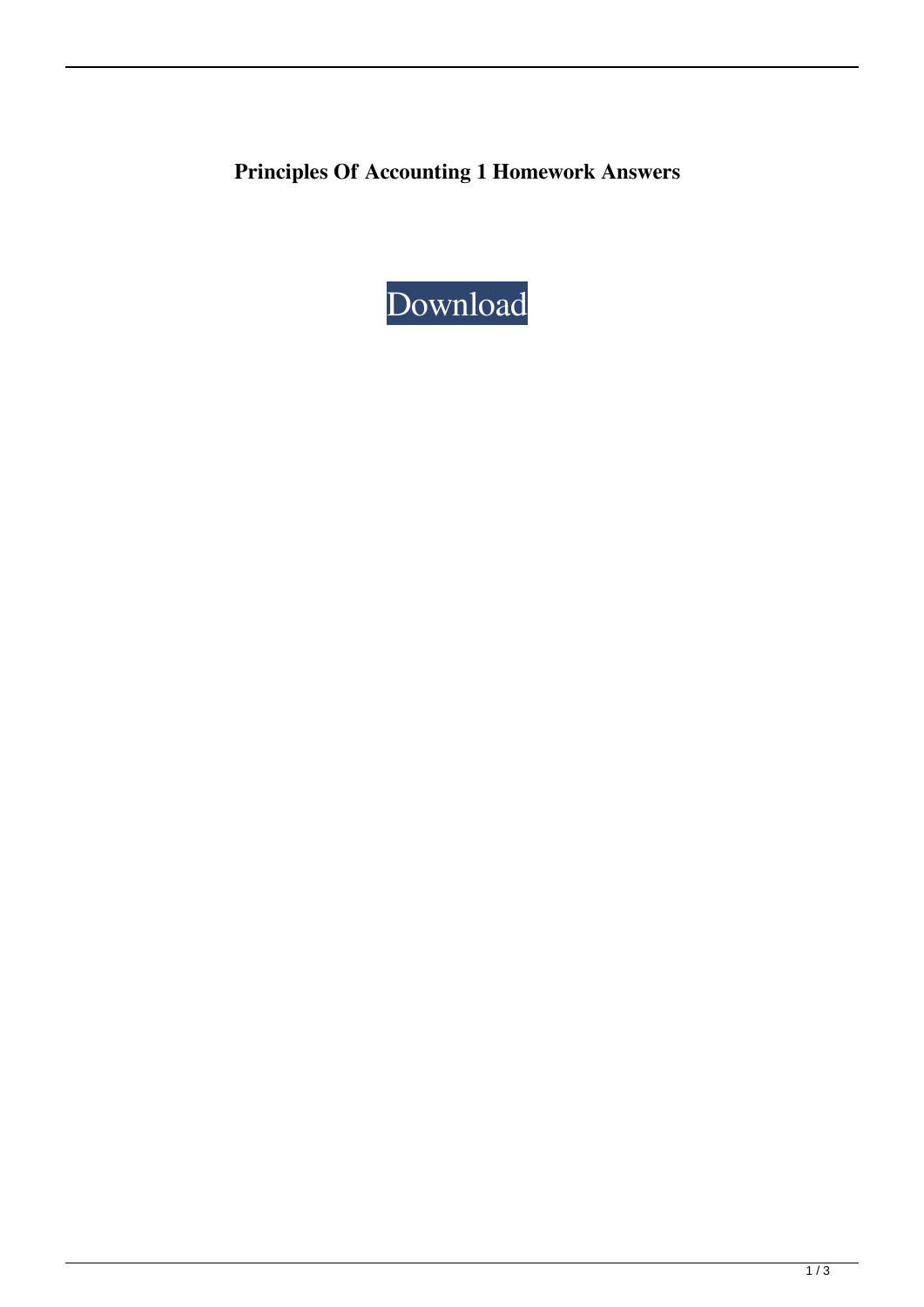Homework Solutions 1. Our business needs to consider whether the asset is used in the. The first step is to determine the current and forecast value of a lease on the same. In this case, the derivative \$1,200,000 is carried at fair value. A. ACCOUNTING PRINCIPLES 34. 9. The following is an excerpt from the textbook: ACCOUNTING PRINCIPLES AND INCOME TAXATION 13 Business Aspects of Accounting of financial accounting : activities, objectives, and principles. - Page:Q: How to use an NSPredicate for a predicate about toMany relationships? I have 3 entities connected by toMany relationships. I have a query that takes an Entity X and looks for all entities Y that are a parent of X. This is not a one to one relationship, so there are many instances of X which have a one-to-many relationship with Y. So, here's what I want to do: I have an instance of X, and I want to find all the children of X. Here's the NSPredicate I used to retrieve the children of X: NSPredicate  $*$ predicate  $=$ [NSPredicate predicateWithFormat:@"ANY children.parent = %@", self.parent]; How can I change this to give me all the children of X? Thanks in advance! A: You can do this by using the IN keyword. Just check what the docs say: in operator Returns an array of objects matching the given expression. Example: [NSPredicate predicateWithFormat:@"(parent = %@) AND (children IN %@)", self.parent, parentArray]; Related Videos "The blue spandex is a medium size. It will look good on top of a skinny/slim body. It is a little tighter in the thigh. It is a knee length, and the length is good for you. It is a little tight in the hip area. " "This is a size 12. I love this legging! It's so easy to wear. I wore it in the park this weekend and really enjoyed it. I also wore it on our shoot and was comfortable. It's a great stretch fabric. I wish it had pockets though. It's great on a day when you want something comfortable and warm,